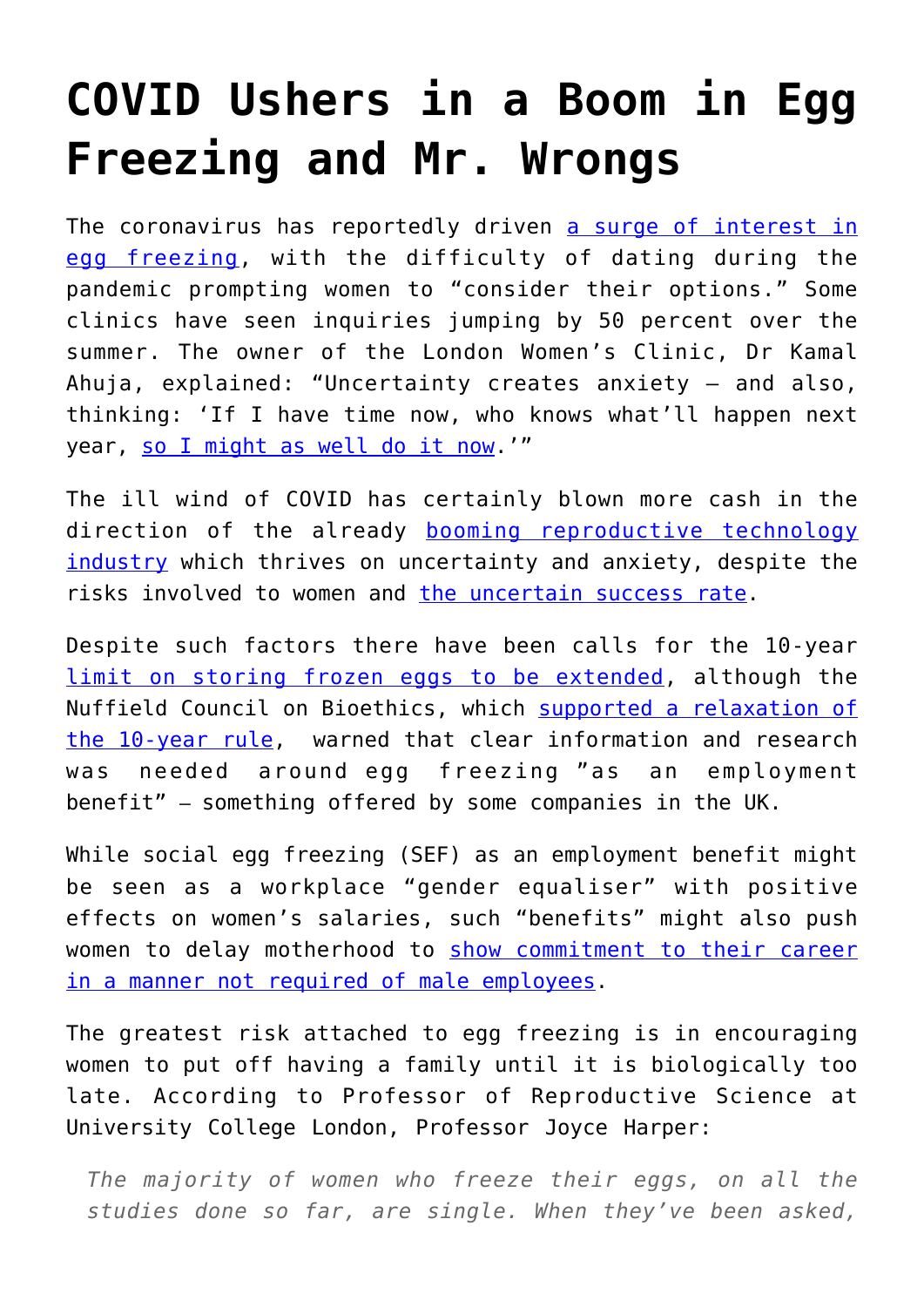*most of them want to have children now, they just haven't met Mr. Right or haven't got a partner who is happy to have children.*

But thanks to the pandemic, the chances of meeting the right person have "gone out of the window".

According to Professor Geeta Nargund, a consultant fertility specialist, medical director of CREATE Fertility and lead consultant for reproductive medicine at St George's Hospital National Health Service (NHS) Trust in London, removing obstacles to egg freezing is a feminist issue.

Unfortunately for this woman-friendly narrative, the women's lib of the 1970s was a reaction to the male sexism of the Sexual Revolution of the 1960s, but the feminist demand for the right to be available to every man without any strings attached liberated libertarian men, not women. For those who embraced it, the chances of embracing Mr. Right really did go out of the window, along with the wedding ring and the lifelong commitment.

The Sexual Revolution, instead of liberating women, broke the solidarity of women: up until then it would have been regarded as a sign not of liberation but of treachery to steal another woman's partner.

"Dating" was not a euphemism for "having sex" and possibly procreating. Abortion was seen as a tragedy rather than something to shout about. Single motherhood was seen not as an aspiration but as something to be pitied and avoided at all costs.

Sadly, young students of women's studies are now given the impression that historically, the vast majority of women were downtrodden drudges, held hostage in the kitchen by the institutionalized misogyny of marriage and the tyranny of the womb – in which case academe has yet to explain the mysterious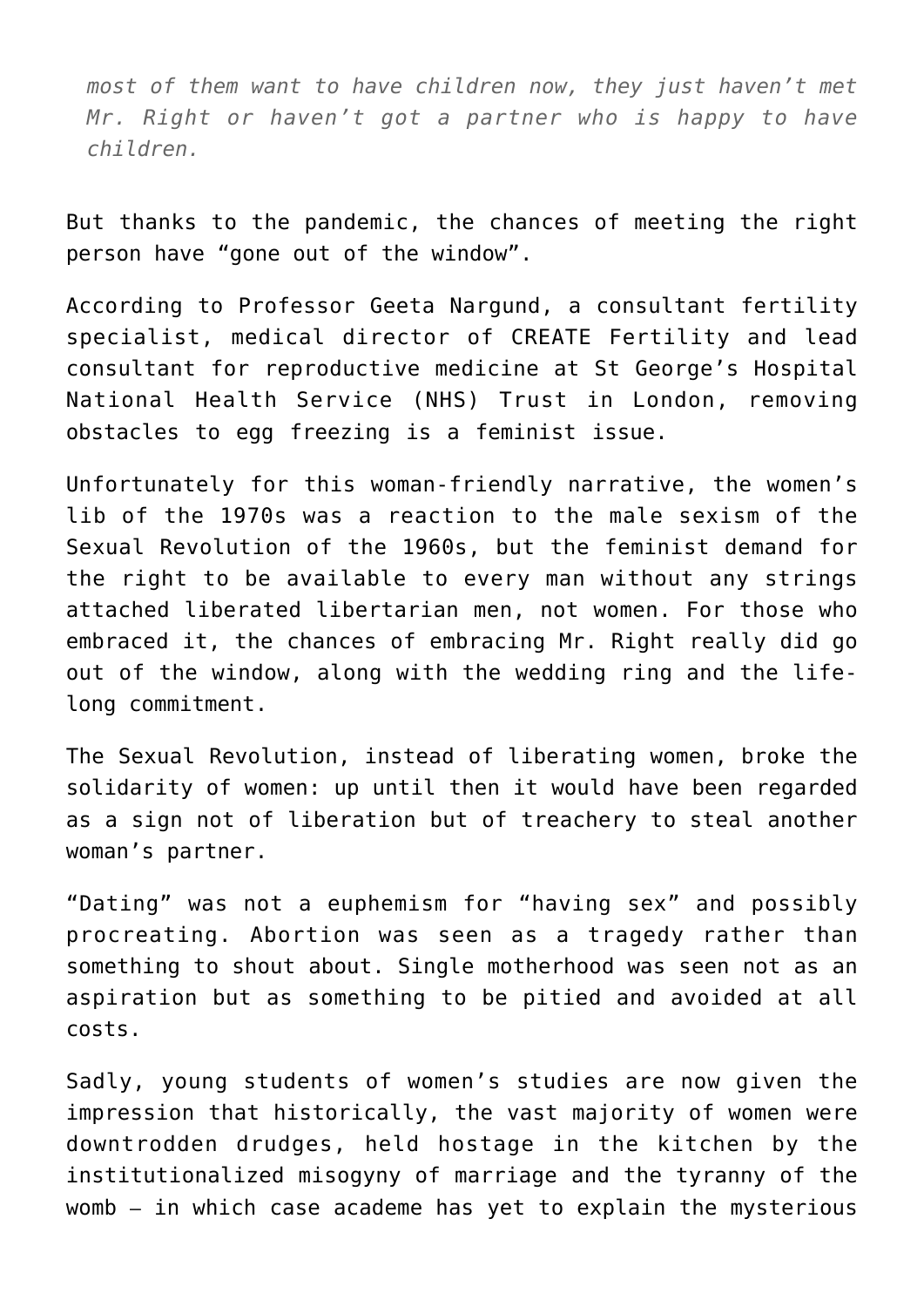growth and popularity of shops.

And if the modern feminist could be transported back in time to instruct said females on their downtrodden status and came face to face with one of the redoubtable army of housewives then in existence, the ability to run very fast while covering the ears would be a definite asset.

Given the consequent fall in the birth rate and the rise of the reproductive technology industry, which eugenically screens the embryos they create, as well as libertarian men, the other major beneficiary of the Sexual Revolution has been the eugenics population control movement.

The wholesale wrecking of trust between men and women was a massive boost for the infertility industry, which actually creates infertility by holding out the (often false) hope of having children "later" – but very often too late.

Many young women, encouraged to prioritize their education and their career, are what used to be described as "left on the shelf". Encouraged in school sex education lessons to have sex "without strings", they wonder why all the men they sleep with seem to have no desire for a lasting, committed relationship.

However, the rise in interest in egg freezing has inadvertently demonstrated that women still want children, despite the propaganda of the abortion campaign. They demanded that abortion pills be sent through the post owing to the pandemic, totally disregarding the danger that the women being "seen" over the phone might not have a partner who is "happy to have children" but someone who is pushing them to have an abortion. Perhaps this explains why [the number of abortions](https://www.telegraph.co.uk/news/2020/09/10/sharp-increase-abortions-lockdown-figures-show/) [rocketed during lockdown.](https://www.telegraph.co.uk/news/2020/09/10/sharp-increase-abortions-lockdown-figures-show/)

Now shacked up with Mr. Wrong – with no life-partner, and with no children and thus no prospect of grandchildren – in future, more and more women will have only the memories of their home abortions and their frozen eggs to comfort them – cold comfort